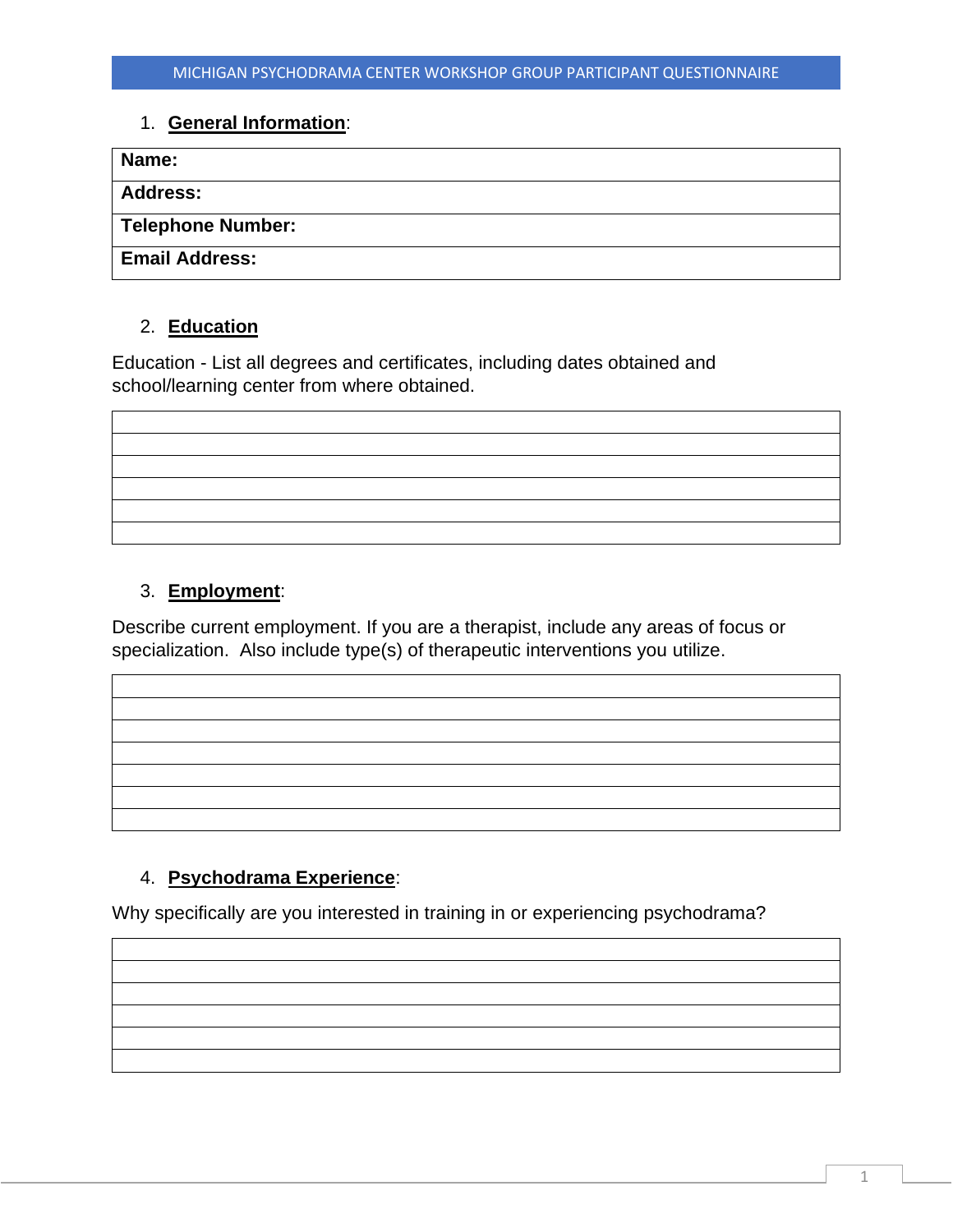Are you considering certification? (please explain. If not, skip to last three questions)

Yes/No



If so, you reviewed the requirements for certification set forth on the American Board of Psychodrama Examiner's web site?

Yes/No

Have you selected a primary and/or secondary psychodrama trainer? If so, who are they?

Yes/No

What psychodrama books, if any, have you read, and/or do you use in your practice?

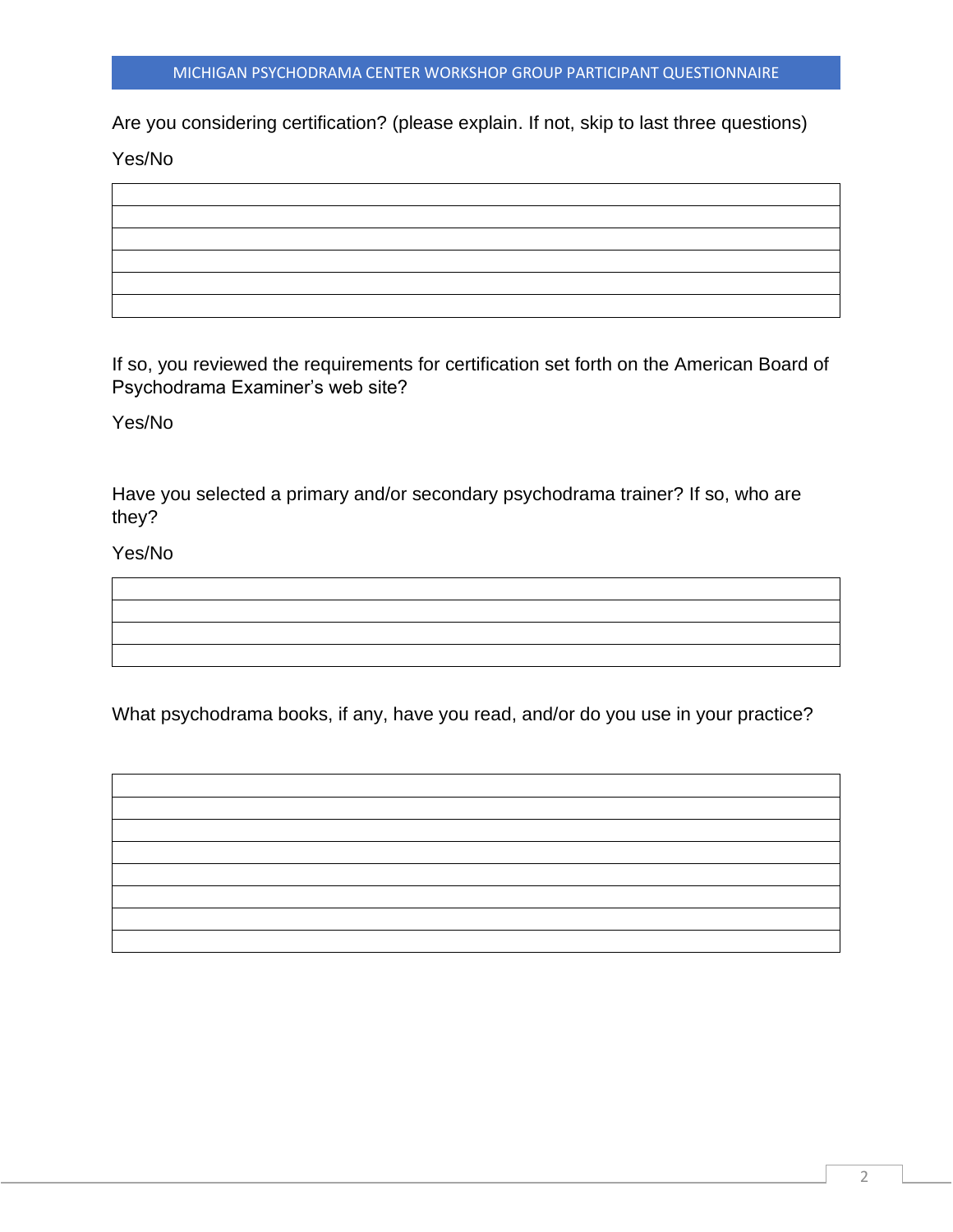What previous experience (if any) specifically have you had with psychodrama? Have you directed a psychodrama, and if so, how many/please describe? Please indicate when you first experienced psychodrama, where this occurred, and what training you've had since. Please indicate also the name(s) of your trainer(s) and the total number of hours of training you currently have obtained.

Please describe the type of population you typically serve with psychodrama (if applicable).

How would you currently self-assess your level of competency as a psychodrama group leader and/or psychodrama director?